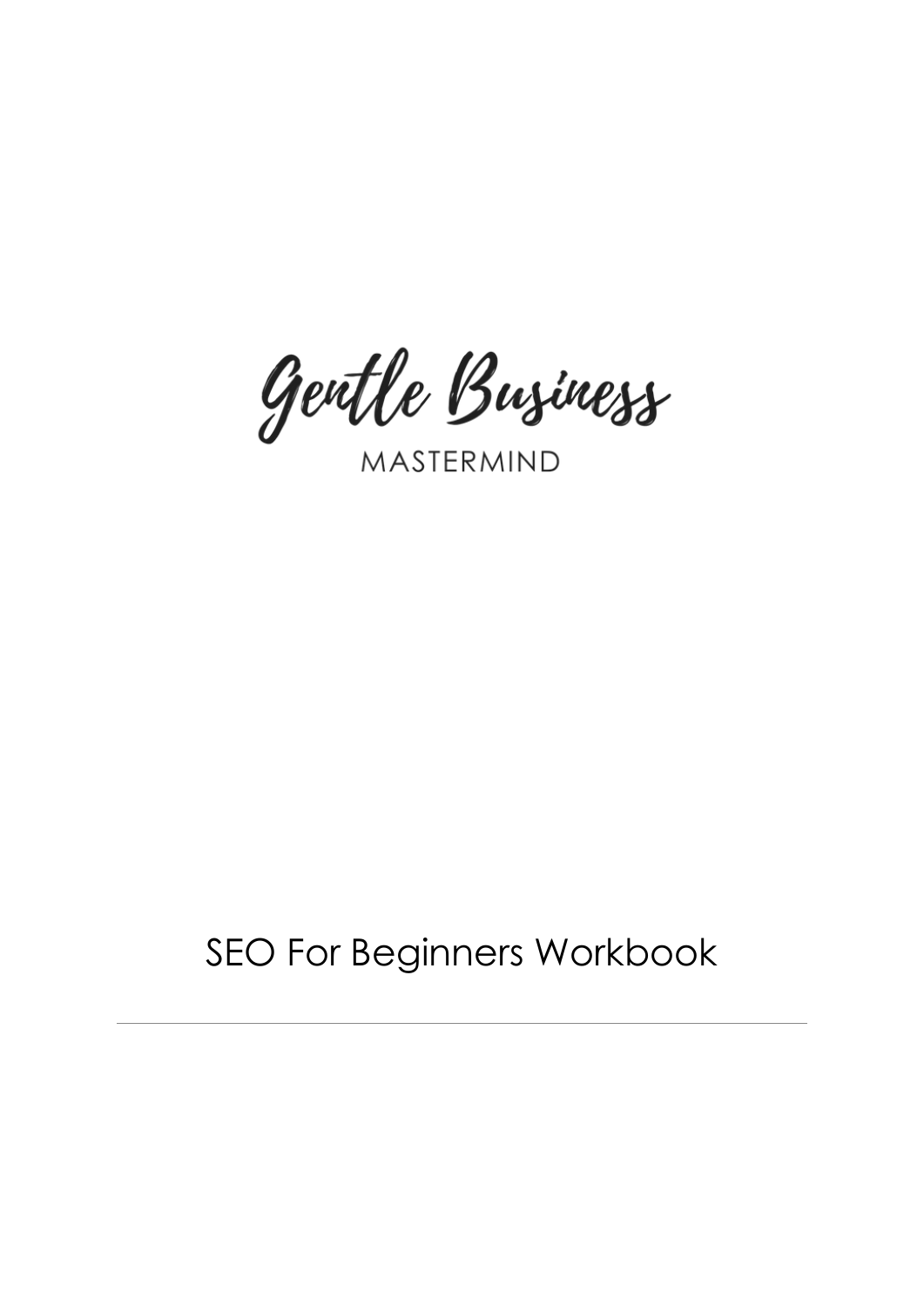

## WELCOME & INTRODUCTION

Welcome to our SEO For Beginners workbook and video training - brought to you by Nai's husband Dusty Schofiel who is a web developer and IT specialist.

This workbook and [the accompanying video training](https://gentlebusinessmastermind.com/seo-for-beginners/), take you through a series of steps that you can undertake to improve your SEO. The training primarily targets Wordpress and Squarespace users - however other platform users will also find some parts relevant and useful.

Dusty has included a lot of information and instructions for you to work through - so you might like to schedule multiple SEO dates in your calendar to gradually work through the training and this workbook a section at a time.

We hope you find it useful.

### STEP 1: SET-UP FOR SEO WORK

#### **INSTALL YOAST SEO PLUGIN**

*For Wordpress users only…*

The Yoast SEO plugin for Wordpress has a free version which we will use in the activities of this workbook and in the video training instructions. It allows us to easily manage our 'on page' SEO properties.

If you are a Wordpress user and have not yet installed the Yoast SEO plugin, you can follow the instructions provided in [our video training](https://gentlebusinessmastermind.com/seo-for-beginners/) to do so.

#### **SET UP YOUR GOOGLE SEARCH CONSOLE**

Google Search Console is where we can submit pages from our website to get ranked in Google. It will also show us our organic search terms and statistics as well as information related to Google's crawling of our website.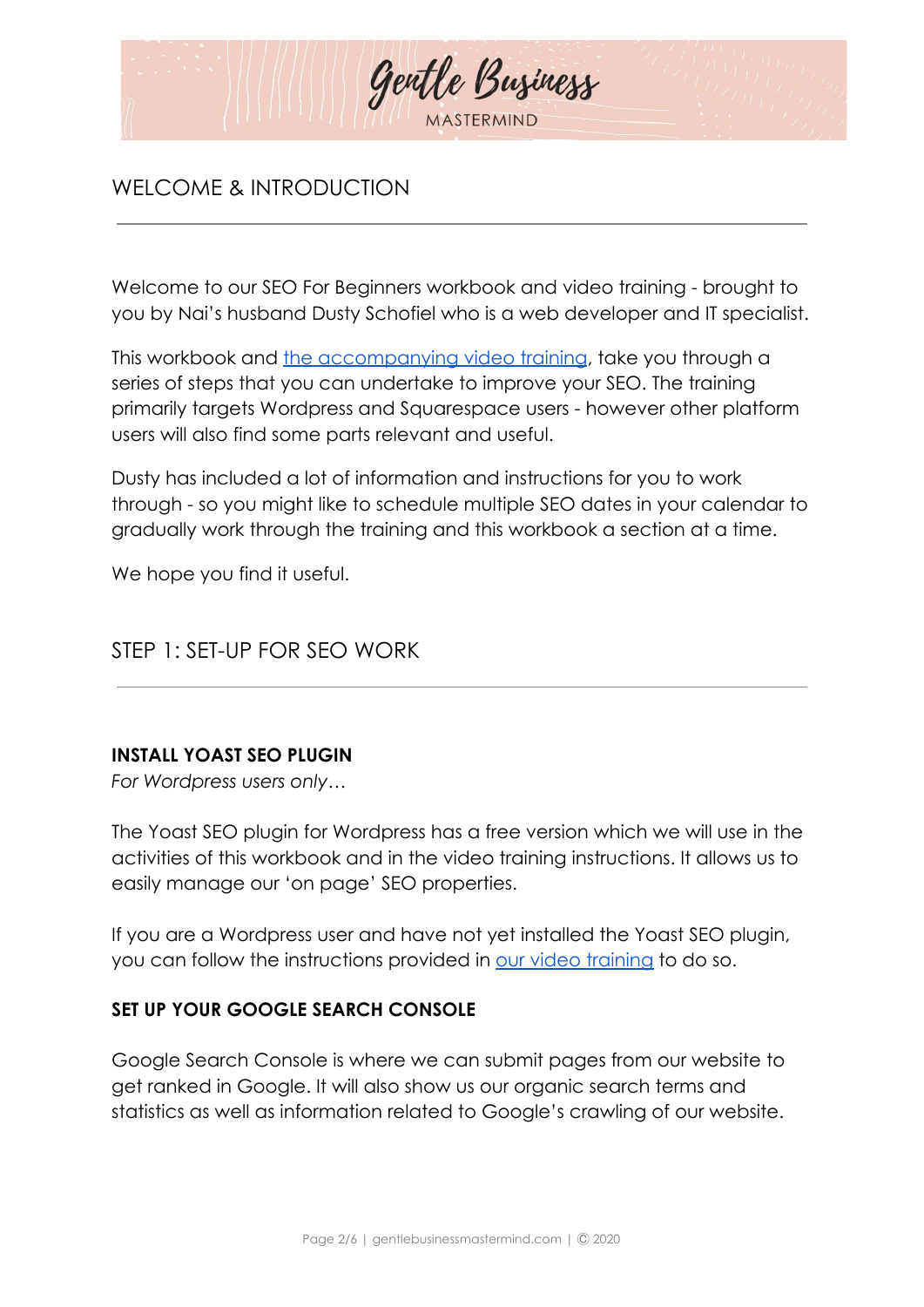

If you have not yet set up your Google Search Console, it is time to do so now. You can follow the instructions provided in our video training to do so.

## **SET UP GOOGLE ANALYTICS**

Google Analytics is another free platform from Google. After placing a small piece of script on your website you can use Google Analytics to track traffic to your website. In addition to tracking traffic, it will also help you monitor the health of your website.

If you are not yet using Google Analytics on your site, it is time to start doing so! If you are a Wordpress or Squarespace user, you can follow the instructions provided in our video training to setup your Google Analytics.

## STEP 2: IMPROVE YOUR ON PAGE SEO

Watch the two training videos on improving your keywords and 'on page SEO'. Pause during and after each video to complete the steps as instructed where relevant.

## STEP 3: IMPROVE YOUR PAGE SPEED

Watch the three video training videos on improving your page speed. Pause during and after each video to complete the steps as instructed where relevant.

## STEP 4: MAKE USE OF GOOGLE SEARCH CONSOLE

Watch the two video training videos on making use of your Google Search Console to identify problem pages and submit a sitemap of your site. Pause during and after each video to complete the steps as instructed where relevant.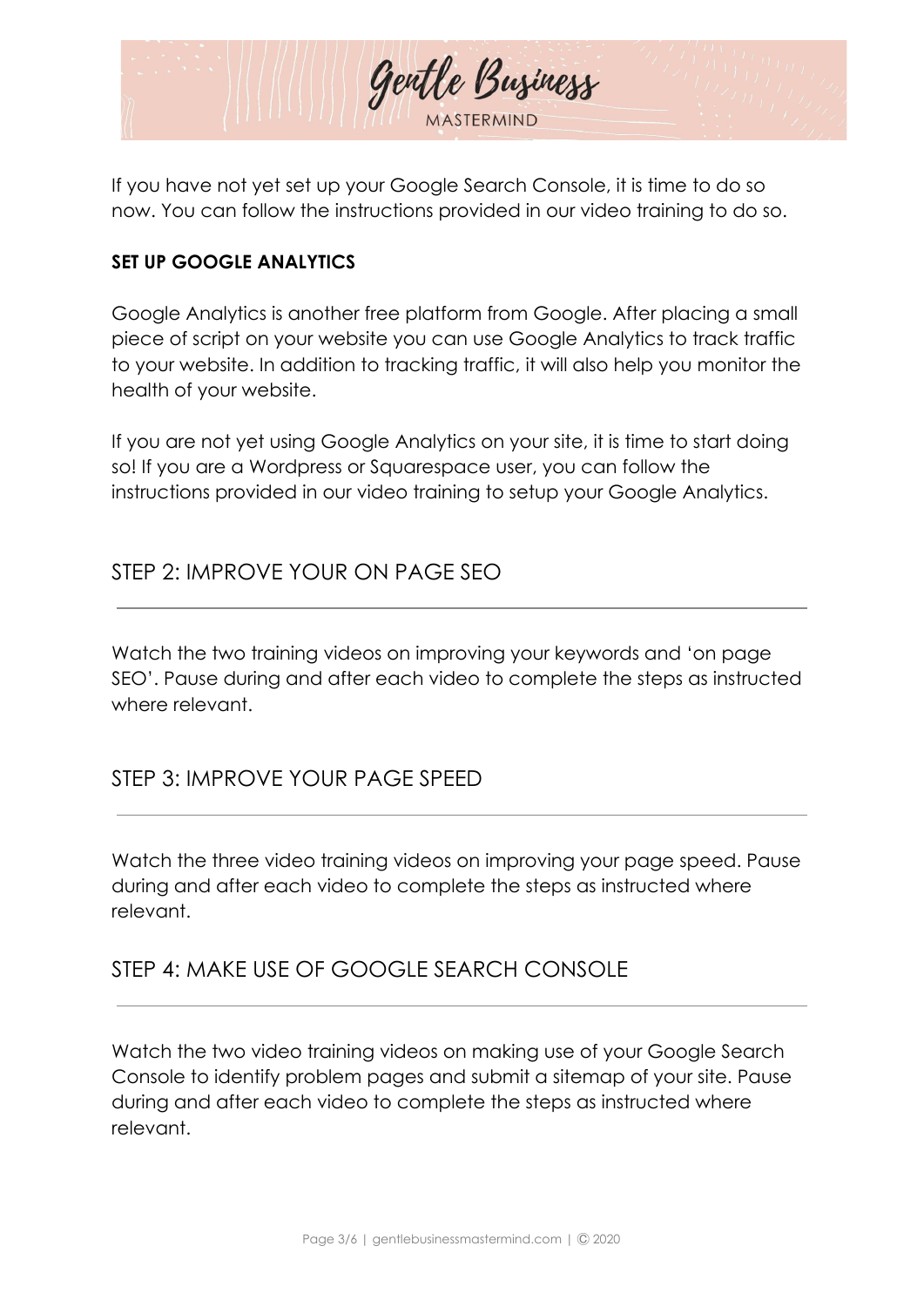

## STEP 5: TACKLING SEO & CONTENT

Watch the two video training videos on creating and implementing a content plan and inbound marketing plan. Pause during and after each video to complete the steps as instructed where relevant.

# STEP 6: SEO FOR BRICKS & MORTAR BUSINESS (LOCAL SEO)

If you are a bricks and mortar business, or a business that relies on local clients or customers, you can watch the video on registering in and updating relevant directories. Pause during and after the video to complete the steps as instructed where relevant.

## STEP 7: CREATE A SEO MAINTENANCE PLAN & SCHEDULE

Now that you have undertaken our video training on SEO For Beginners, it is important that you continue to implement and maintain your SEO.

Please complete the below activities and watch the video training taking you through these.

#### **FREQUENCY**

*How regularly and for how long do you want to work on improving your SEO? (e.g., weekly for 30 mins, monthly for 1 hour, etc.)*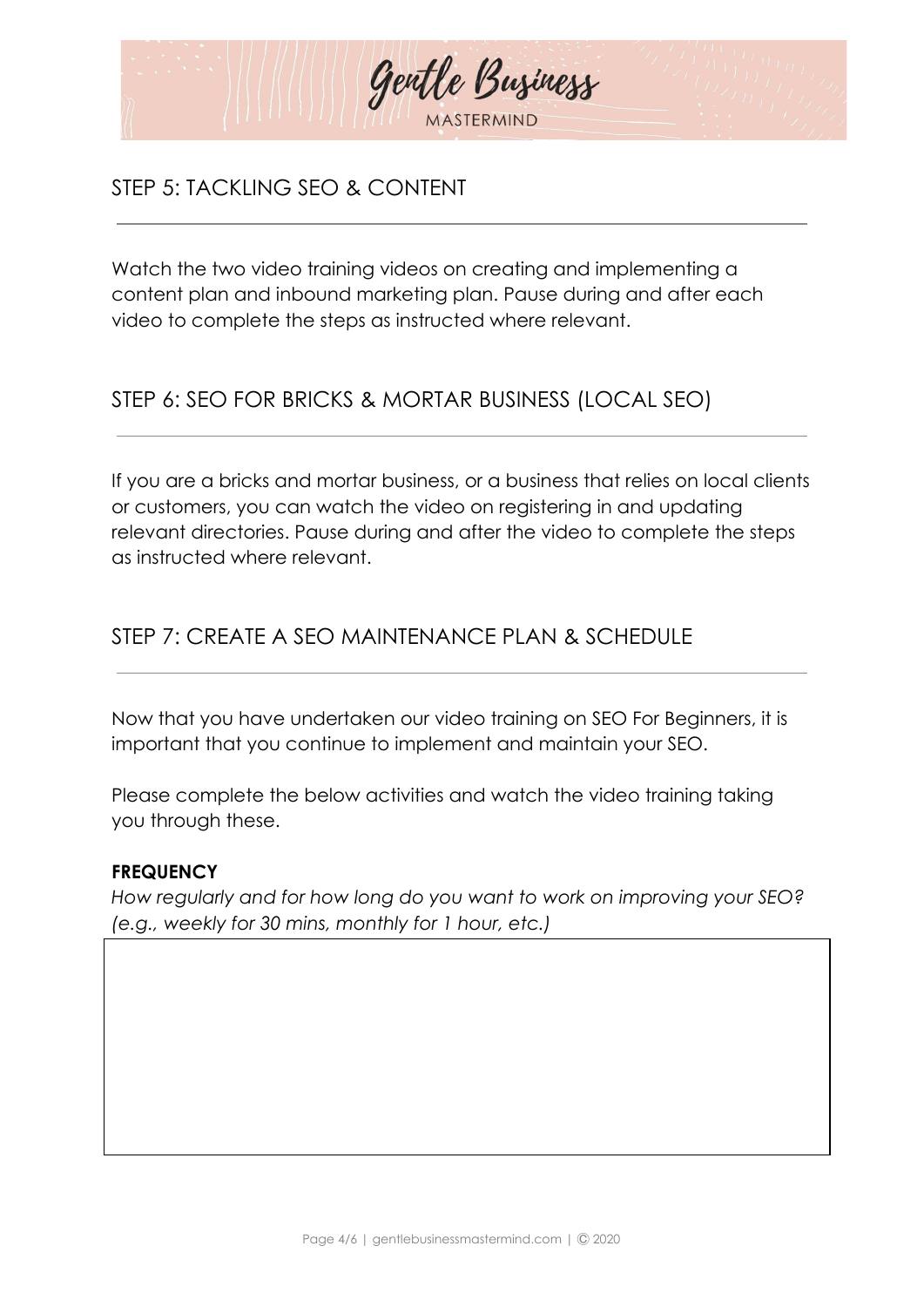

#### **SPECIFIC ONGOING TASKS**

*What specific tasks will you complete during your SEO work sessions? (e.g., check the SEO Yoast dashboard and choose a poorly rated article to update, check Google Analytics for a poor performing page to enhance, check the Google Search Console for errors, search terms, click-through rates etc for ideas for improvement.)*

#### **ACCOUNTABILITY**

*What can you do to ensure you stick to this plan? Can you schedule the tasks? Can you find an accountability partner?*